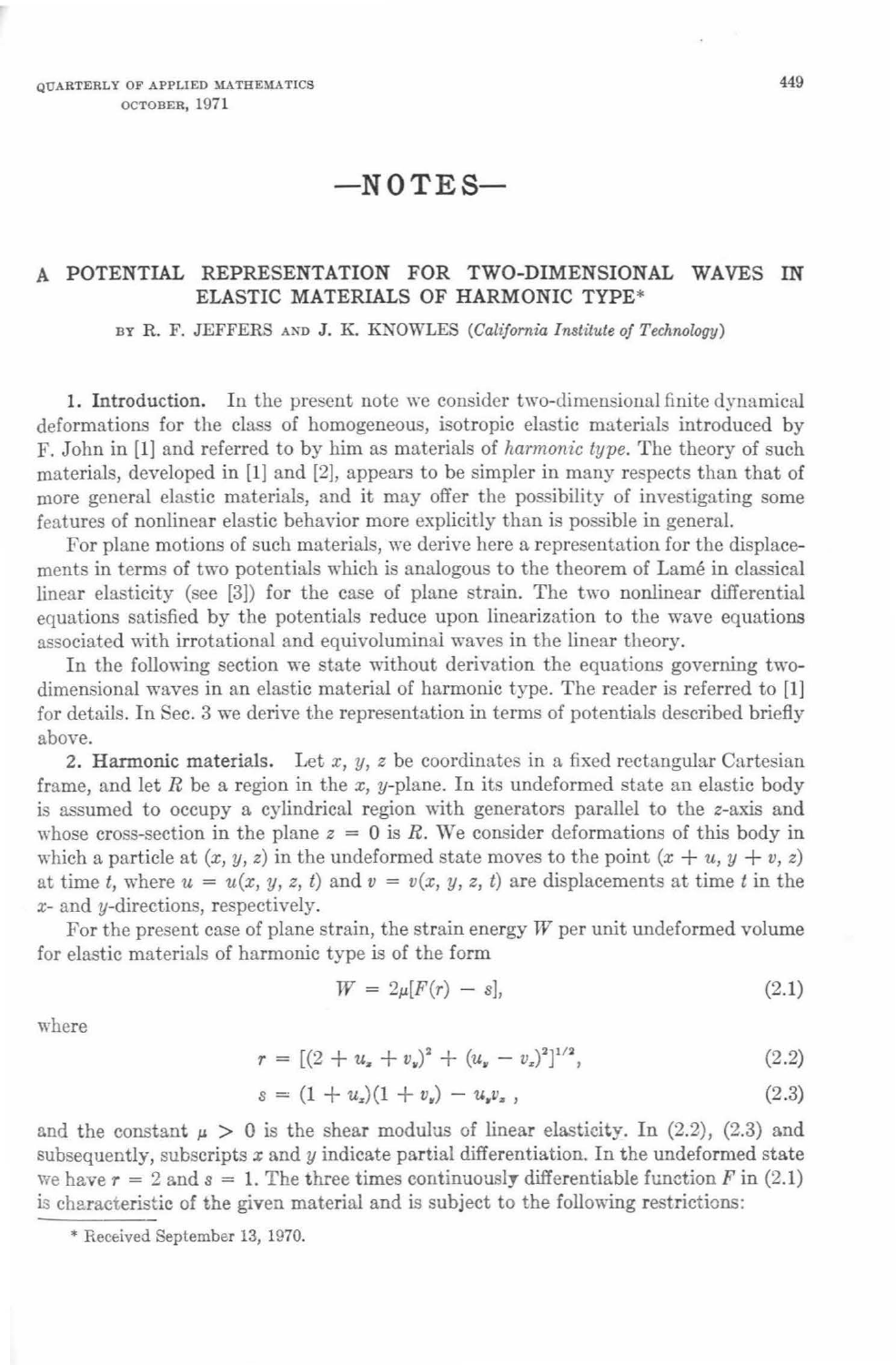$$
F(2) = 1, \qquad F'(2) = 1, \qquad F''(2) = \frac{1}{2}c_1^2/c_2^2 \,, \tag{2.4}
$$

where  $c_1$ ,  $c_2$  are the respective speeds of irrotational (dilatation) and equivoluminal (shear) wayes in the linear theory. The first of (2.4) corresponds to the requirement that  $W = 0$  for rigid body motions, while the remaining conditions assure consistency with the linear theory of isotropic materials. It is convenient to define

$$
G(r) = 2F'(r)/r, \qquad r > 0; \tag{2.5}
$$

we assume<sup>1</sup> that  $G(r)$  is positive for all  $r > 0$ .

If body forces are absent, the differential equations of motion are

$$
\rho u_{tt} = A_x + B_y, \qquad \rho v_{tt} = A_y - B_z, \qquad (2.6)
$$

where  $\rho$  is the constant mass per unit undeformed volume and

$$
A = 2\mu F'(r) \cos \theta, \qquad B = -2\mu F'(r) \sin \theta,
$$
 (2.7)

$$
\cos \theta = \frac{2 + u_z + v_y}{r}, \qquad \sin \theta = \frac{v_x - u_y}{r}.
$$
 (2.8)

In the equilibrium case  $A$  and  $B$  are conjugate harmonic functions and consequently the local rotation angle  $\theta$  satisfies Laplace's equation. This property is responsible for the term *harmonic* for materials of this type.

The "Lagrange stresses" associated with the deformation are computed as follows:

$$
q_{11} = 2\mu [F'(r) \cos \theta - 1 - v_y], \qquad q_{21} = 2\mu [F'(r) \sin \theta + u_y],
$$
  
\n
$$
q_{12} = 2\mu [-F'(r) \sin \theta + v_x], \qquad q_{22} = 2\mu [F'(r) \cos \theta - 1 - u_x].
$$
\n(2.9)

Here  $q_{11}$  is the component of traction in the x-direction, measured per unit undeformed area, on a surface element whose orientation in the undeformed state was normal to the x-axis;  $q_{21}$  is the component of traction in the y-direction, also measured per unit undeformed area, on such a surface element.<sup>2</sup> Similar interpretations apply to  $q_{22}$  and  $q_{12}$ .

3. Potential representation. We now suppose that  $u$ ,  $v$  are twice continuously differentiable with respect to *x*, *y*, *t* for  $t \geq 0$ ,  $(x, y) \in R$  and satisfy the differential equations of motion (2.6). For simplicity we also assume that  $u = u_t = v = v_t = 0$  in R for  $t = 0$ . Integrating (2.6) twice with respect to t, we obtain

$$
u(x, y, t) = \frac{\partial}{\partial x} \int_0^t (t - \tau) \frac{A(x, y, \tau)}{\rho} d\tau + \frac{\partial}{\partial y} \int_0^t (t - \tau) \frac{B(x, y, \tau)}{\rho} d\tau,
$$
  
\n
$$
v(x, y, t) = \frac{\partial}{\partial y} \int_0^t (t - \tau) \frac{A(x, y, \tau)}{\rho} d\tau - \frac{\partial}{\partial x} \int_0^t (t - \tau) \frac{B(x, y, \tau)}{\rho} d\tau.
$$
\n(3.1)

If we define

$$
\Phi = \int_0^t (t - \tau) \frac{A}{\rho} d\tau, \qquad \Psi = -\int_0^t (t - \tau) \frac{B}{\rho} d\tau,
$$
 (3.2)

(3.1) may be written

$$
u = \Phi_x - \Psi_y, \qquad v = \Phi_y - \Psi_z. \tag{3.3}
$$

<sup>&</sup>lt;sup>1</sup> See the discussion in § 2.2 of [1]. <sup>2</sup> The notation for the *q*'s is that of [1]; note that  $q_{12} \neq q_{21}$ .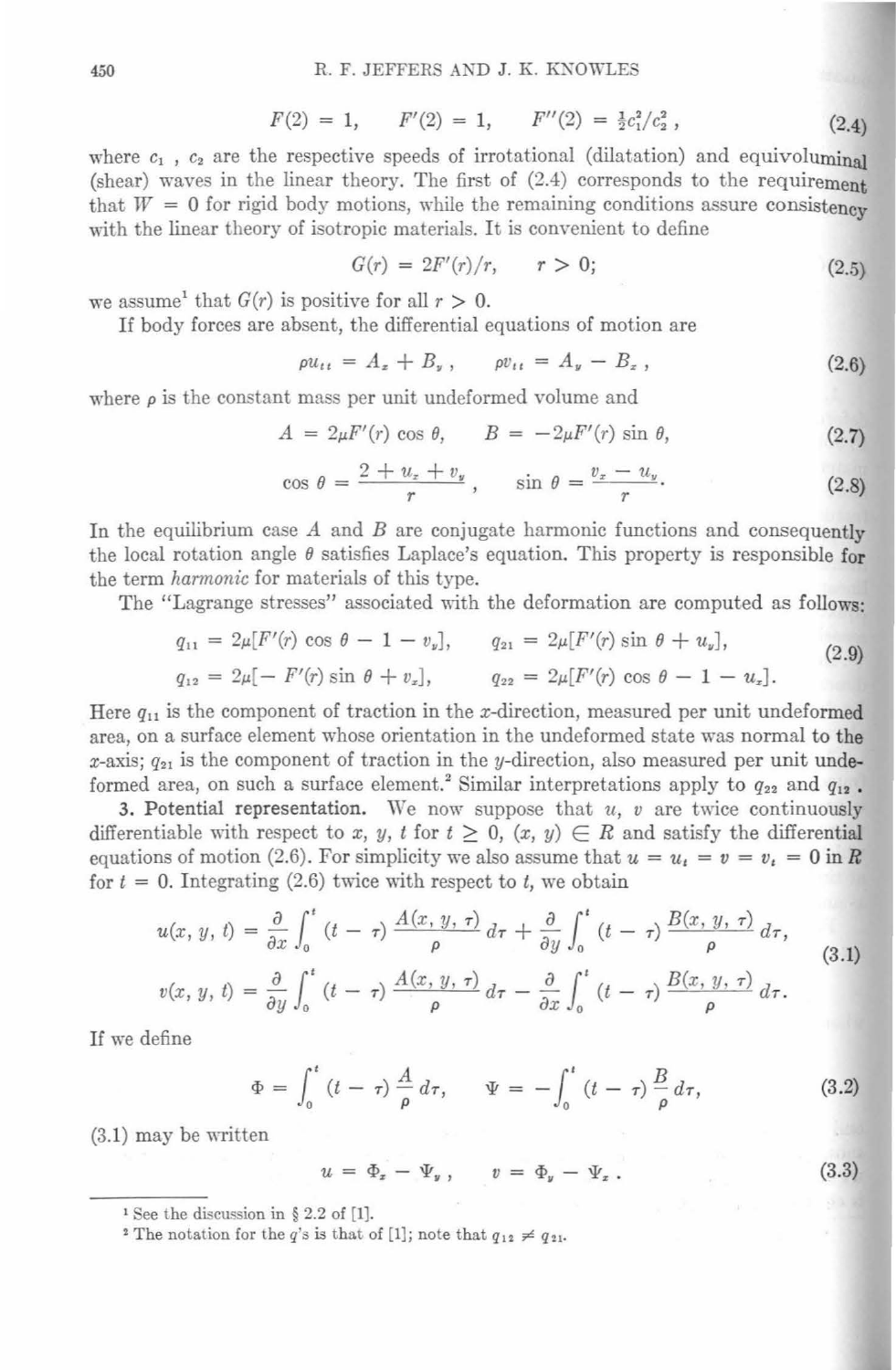From  $(3.2)$  and  $(2.7)$  we have

$$
\Phi_{tt} = \frac{A}{\rho} = \frac{2\mu}{\rho} F'(r) \cos \theta, \qquad \Psi_{tt} = -\frac{B}{\rho} = \frac{2\mu}{\rho} F'(r) \sin \theta,
$$
 (3.4)

or, from  $(2.2)$ ,  $(2.8)$ ,  $(2.5)$  and  $(3.3)$ ,

$$
\rho \Phi_{tt} = \mu G(r)(2 + \Delta \Phi), \qquad \rho \Psi_{tt} = \mu G(r) \Delta \Psi, \tag{3.5}
$$

where  $\Delta$  stands for  $\frac{\partial^2}{\partial x^2} + \frac{\partial^2}{\partial y^2}$ . Since from (3.2), (2.7), (2.8), (2.4),  $\Phi = \frac{\mu^2}{\rho}$  in the undeformed state, it is natural to write

$$
\Phi = \frac{\mu t^2}{\rho} + \varphi, \qquad \Psi = \psi. \tag{3.6}
$$

We have thus shown that

$$
u = \varphi_x - \psi_y, \qquad v = \varphi_y + \psi_z \tag{3.7}
$$

where  $\varphi$  and  $\psi$  satisfy the differential equations

$$
\frac{1}{c_2^2} \varphi_{tt} = G(r) \Delta \varphi + 2[G(r) - 1], \quad \frac{1}{c_2^2} \psi_{tt} = G(r) \Delta \psi, \tag{3.8}
$$

$$
r = [(2 + \Delta \varphi)^2 + (\Delta \psi)^2]^{1/2}, \tag{3.9}
$$

and use has been made of the fact that  $c_2^2 = \mu/\rho$ .

If the initial displacement and velocity vectors do not vanish, they may be represented in terms of potentials by means of the Helmholtz theorem [3] specialized to two dimensions. The remainder of the above argument is then carried out with little modification.<sup>3</sup>

On the other hand, suppose that  $\varphi$ ,  $\psi$  are three times continuously differentiable with respect to x, y, t and define  $u, v$  by (3.7). A simple direct calculation shows that  $u, v$ satisfy  $(2.6)$  if  $\varphi$ ,  $\psi$  satisfy  $(3.8)$ .

We may express the Lagrange stresses q in terms of  $\varphi$  and  $\psi$  as follows. Using (3.7), (3.9), (2.7), (2.8) in the first of (2.9), we obtain

$$
q_{11} = 2\mu[\frac{1}{2}G(r)(2+\Delta\varphi) - 1 - \varphi_{yy} - \psi_{xy}].
$$

By the first of (3.8), this can be written

$$
q_{11} = 2\mu \left(\frac{1}{2c_2^2} \varphi_{tt} - \varphi_{yy} - \psi_{xy}\right).
$$
 (3.10)

For the other *q's,* we obtain similarly

$$
q_{12} = 2\mu \left( -\frac{1}{2c_2^2} \psi_{tt} + \psi_{zz} + \varphi_{zy} \right), \tag{3.11}
$$

$$
q_{21} = 2\mu \left(\frac{1}{2c_2^2} \psi_{tt} - \psi_{yy} + \varphi_{zy}\right), \qquad (3.12)
$$

$$
q_{22} = 2\mu \left(\frac{1}{2c_2^2} \varphi_{tt} - \varphi_{zz} + \psi_{xy}\right).
$$
 (3.13)

a The derivation of (3.7), (3.8) given above is similar to that employed in the linear theory in three dimensions by Somigliana [4).